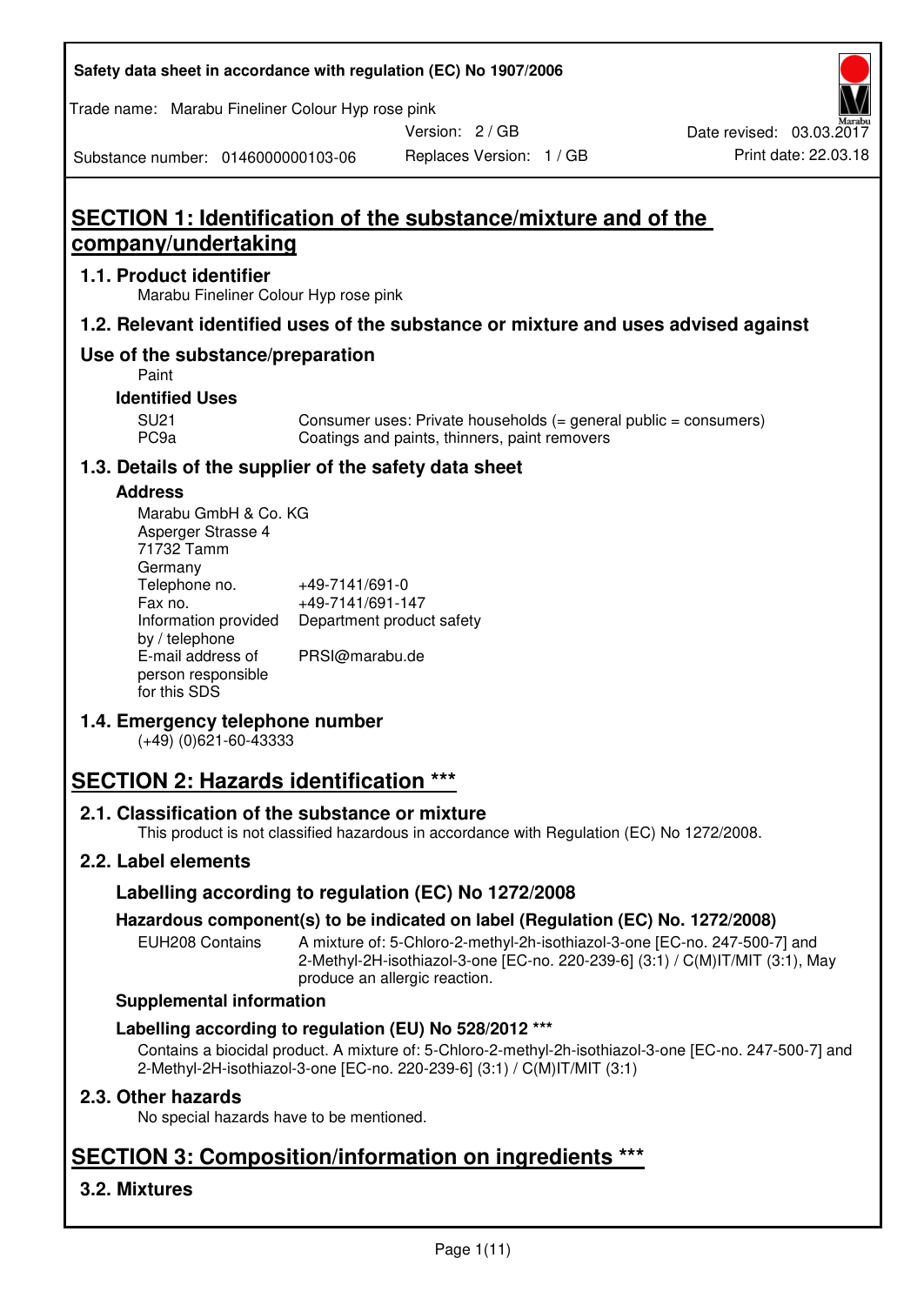| Safety data sheet in accordance with regulation (EC) No 1907/2006                                                                                                 |                                                                                                                       |                      |                                                      |                                              |      |                          |
|-------------------------------------------------------------------------------------------------------------------------------------------------------------------|-----------------------------------------------------------------------------------------------------------------------|----------------------|------------------------------------------------------|----------------------------------------------|------|--------------------------|
| Trade name: Marabu Fineliner Colour Hyp rose pink                                                                                                                 |                                                                                                                       | Version: 2 / GB      |                                                      |                                              |      | Date revised: 03.03.2017 |
| Substance number: 0146000000103-06                                                                                                                                |                                                                                                                       |                      |                                                      | Replaces Version: 1 / GB                     |      | Print date: 22.03.18     |
| <b>Chemical characterization</b><br>Paint based on water                                                                                                          |                                                                                                                       |                      |                                                      |                                              |      |                          |
| <b>Hazardous ingredients</b>                                                                                                                                      |                                                                                                                       |                      |                                                      |                                              |      |                          |
| <b>Ethanediol</b><br>CAS No.<br>EINECS no.<br>Registration no.<br>Concentration                                                                                   | $107 - 21 - 1$<br>203-473-3<br>01-2119456816-28<br>$>=$                                                               | $\overline{1}$       | $\lt$                                                | 10                                           | $\%$ |                          |
| Classification (Regulation (EC) No. 1272/2008)                                                                                                                    | Acute Tox, 4<br>STOT RE <sub>2</sub>                                                                                  |                      | H302<br>H373                                         |                                              |      |                          |
| <b>Bronopol (INN)</b><br>CAS No.<br>EINECS no.<br>Concentration                                                                                                   | $52 - 51 - 7$<br>200-143-0<br>$>=$                                                                                    | 0,01                 | $\overline{\phantom{0}}$                             | 0,1                                          | $\%$ |                          |
| Classification (Regulation (EC) No. 1272/2008)                                                                                                                    | Eye Dam. 1<br>Skin Irrit. 2<br>STOT SE3<br>Acute Tox. 4<br>Acute Tox. 4<br>Aquatic Acute 1<br>Aquatic Chronic 1       |                      | H318<br>H315<br>H335<br>H302<br>H312<br>H400<br>H410 |                                              |      |                          |
| Concentration limits (Regulation (EC) No. 1272/2008)                                                                                                              | Aquatic Acute 1<br>Aquatic Chronic                                                                                    | H400<br>H410         | $M = 10$<br>$M = 1$                                  |                                              |      |                          |
| A mixture of: 5-Chloro-2-methyl-2h-isothiazol-3-one [EC-no. 247-500-7] and<br>2-Methyl-2H-isothiazol-3-one [EC-no. 220-239-6] (3:1) / C(M)IT/MIT (3:1)<br>CAS No. | 55965-84-9                                                                                                            |                      |                                                      |                                              |      |                          |
| Concentration                                                                                                                                                     |                                                                                                                       |                      | $\,<\,$                                              | 0,0015                                       | $\%$ |                          |
| Classification (Regulation (EC) No. 1272/2008)                                                                                                                    | Acute Tox. 3<br>Aquatic Chronic 1<br>Aquatic Acute 1<br>Skin Sens. 1<br>Skin Corr. 1B<br>Acute Tox. 3<br>Acute Tox. 3 |                      | H331<br>H410<br>H400<br>H317<br>H314<br>H311<br>H301 |                                              |      |                          |
| Concentration limits (Regulation (EC) No. 1272/2008)                                                                                                              | Skin Corr. 1B<br>Eye Irrit. 2<br>Skin Irrit. 2                                                                        | H314<br>H319<br>H315 | $>= 0,6$                                             | $\epsilon = 0.06 < 0.6$<br>$\leq 0.06 < 0.6$ |      |                          |
| <b>Further ingredients ***</b>                                                                                                                                    | Skin Sens. 1                                                                                                          | H317                 |                                                      | $>= 0,0015$                                  |      |                          |
| Glycerol                                                                                                                                                          |                                                                                                                       |                      |                                                      |                                              |      |                          |
| CAS No.<br>EINECS no.<br>Concentration                                                                                                                            | $56 - 81 - 5$<br>200-289-5<br>$>=$                                                                                    | 10                   | $\lt$                                                | 25                                           | $\%$ | $[3]$                    |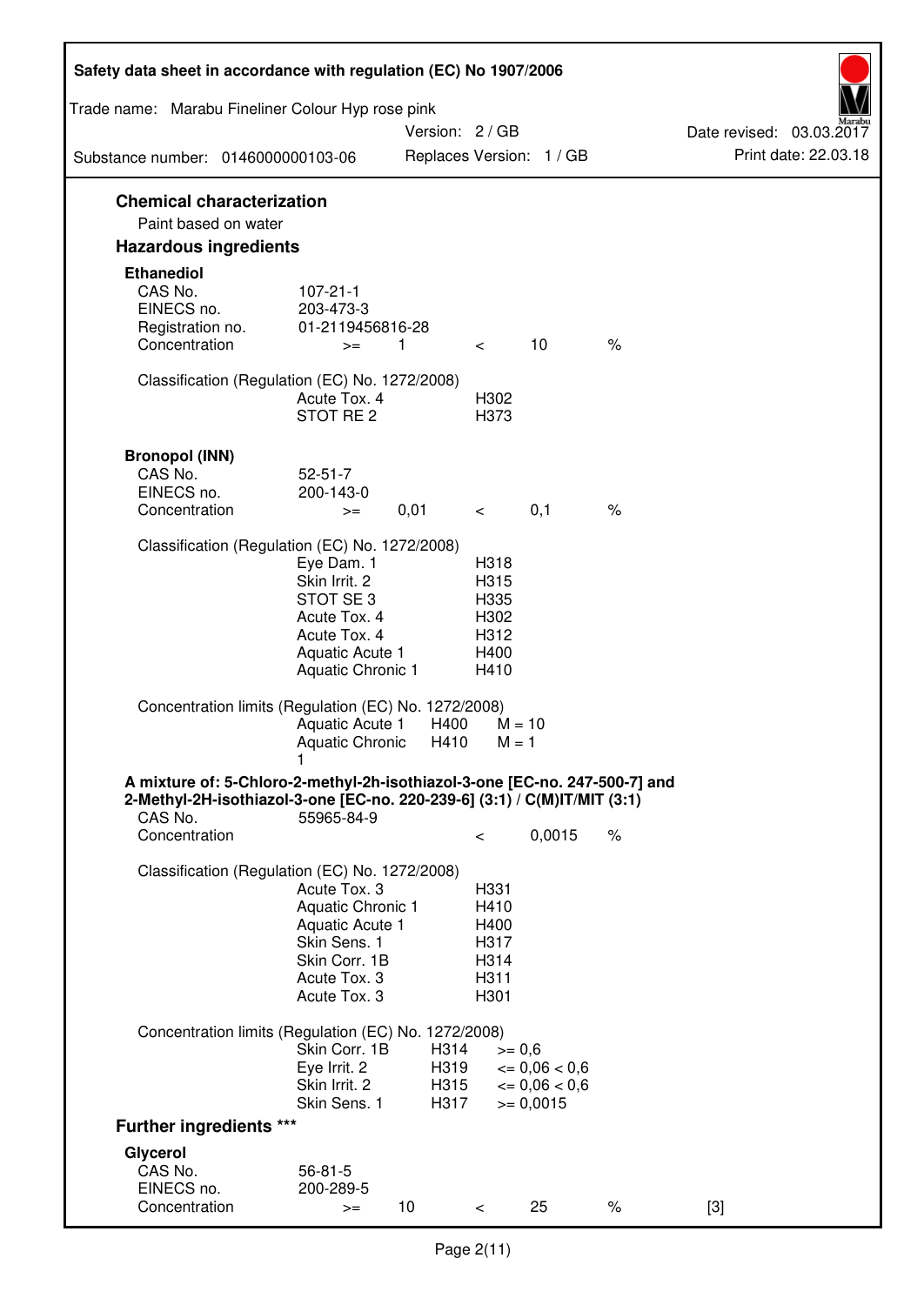|         | Safety data sheet in accordance with regulation (EC) No 1907/2006                                            |                                                                                                            |                          |
|---------|--------------------------------------------------------------------------------------------------------------|------------------------------------------------------------------------------------------------------------|--------------------------|
|         | Trade name: Marabu Fineliner Colour Hyp rose pink                                                            | Version: 2 / GB                                                                                            | Date revised: 03.03.2017 |
|         | Substance number: 0146000000103-06                                                                           | Replaces Version: 1 / GB                                                                                   | Print date: 22.03.18     |
|         |                                                                                                              |                                                                                                            |                          |
| $\star$ |                                                                                                              |                                                                                                            |                          |
|         |                                                                                                              |                                                                                                            |                          |
|         | [3] Substance with occupational exposure limits                                                              |                                                                                                            |                          |
|         | <b>SECTION 4: First aid measures</b>                                                                         |                                                                                                            |                          |
|         | 4.1. Description of first aid measures                                                                       |                                                                                                            |                          |
|         | After skin contact                                                                                           |                                                                                                            |                          |
|         | Wash with plenty of water and soap. Do NOT use solvents or thinners.<br>After eye contact                    |                                                                                                            |                          |
|         |                                                                                                              | Separate eyelids, wash the eyes thoroughly with water (15 min.). In case of irritation consult an oculist. |                          |
|         | <b>After ingestion</b>                                                                                       |                                                                                                            |                          |
|         | medical treatment.                                                                                           | Rinse mouth thoroughly with water. If larger amounts are swallowed or in the event of symptoms take        |                          |
|         | 4.2. Most important symptoms and effects, both acute and delayed<br>Until now no symptoms known so far.      |                                                                                                            |                          |
|         | 4.3. Indication of any immediate medical attention and special treatment needed                              |                                                                                                            |                          |
|         | Hints for the physician / treatment<br>Treat symptomatically                                                 |                                                                                                            |                          |
|         |                                                                                                              |                                                                                                            |                          |
|         | <b>SECTION 5: Firefighting measures</b>                                                                      |                                                                                                            |                          |
|         | 5.1. Extinguishing media                                                                                     |                                                                                                            |                          |
|         | Suitable extinguishing media<br>Carbon dioxide, Foam, Sand, Water                                            |                                                                                                            |                          |
|         | 5.2. Special hazards arising from the substance or mixture<br>black smoke                                    | In the event of fire the following can be released: Carbon monoxide (CO); Carbon dioxide (CO2); dense      |                          |
|         | 5.3. Advice for firefighters                                                                                 |                                                                                                            |                          |
|         | <b>Other information</b>                                                                                     |                                                                                                            |                          |
|         |                                                                                                              | Collect contaminated fire-fighting water separately, must not be discharged into the drains.               |                          |
|         | <b>SECTION 6: Accidental release measures</b>                                                                |                                                                                                            |                          |
|         | 6.1. Personal precautions, protective equipment and emergency procedures<br>No particular measures required. |                                                                                                            |                          |
|         | 6.2. Environmental precautions<br>No particular measures required.                                           |                                                                                                            |                          |
|         | 6.3. Methods and material for containment and cleaning up                                                    |                                                                                                            |                          |

Clean preferably with a detergent - avoid use of solvents.

# **6.4. Reference to other sections**

Information regarding Safe handling, see Section 7. Information regarding personal protective measures, see Section 8. Information regarding waste disposal, see Section 13.

# **SECTION 7: Handling and storage**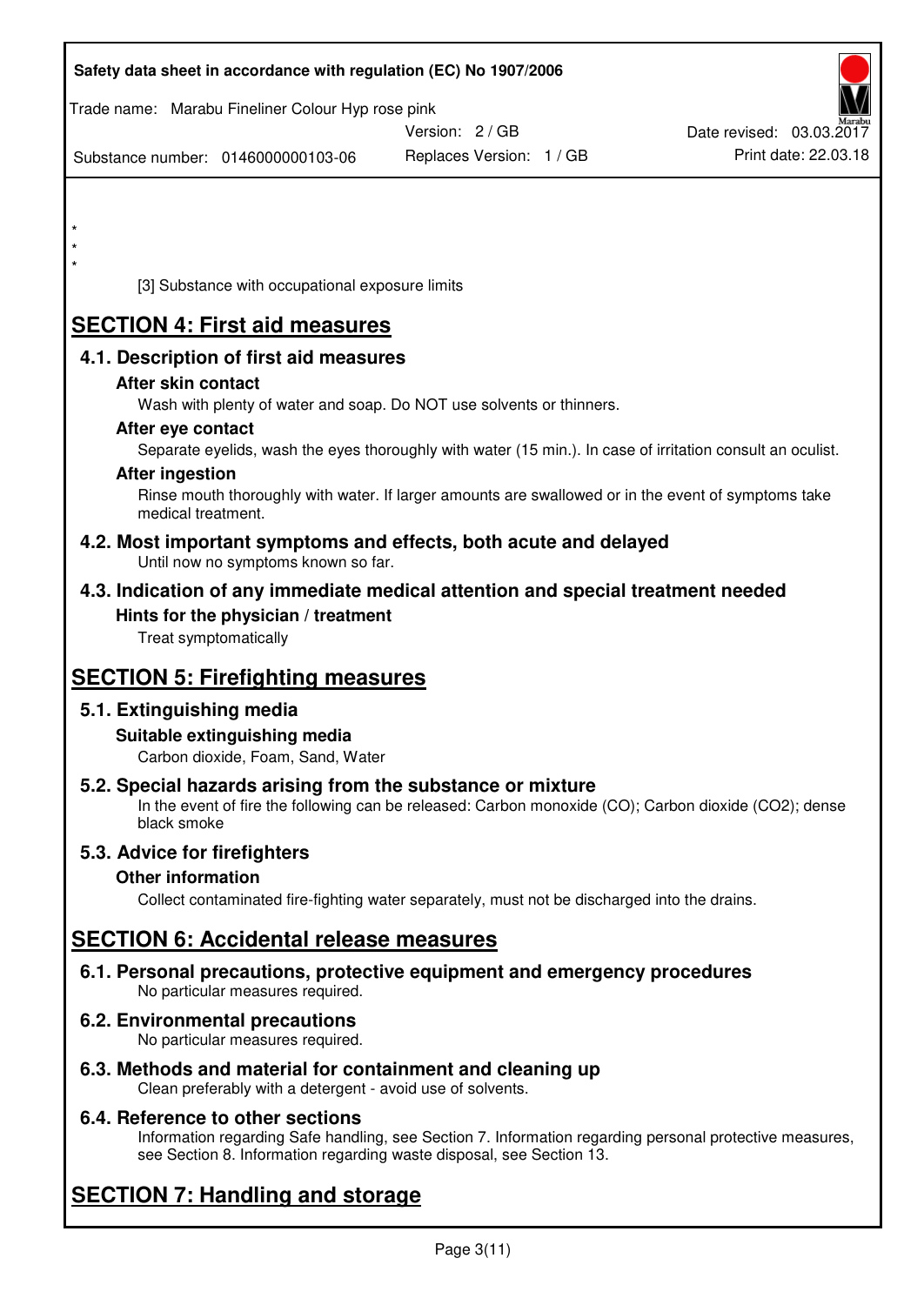| Safety data sheet in accordance with regulation (EC) No 1907/2006                                                                                                                                                                                                                                                                                                  |                                                                     |                          |                                                  |
|--------------------------------------------------------------------------------------------------------------------------------------------------------------------------------------------------------------------------------------------------------------------------------------------------------------------------------------------------------------------|---------------------------------------------------------------------|--------------------------|--------------------------------------------------|
| Trade name: Marabu Fineliner Colour Hyp rose pink                                                                                                                                                                                                                                                                                                                  |                                                                     |                          |                                                  |
| Substance number: 0146000000103-06                                                                                                                                                                                                                                                                                                                                 | Version: 2/GB                                                       | Replaces Version: 1 / GB | Date revised: 03.03.2017<br>Print date: 22.03.18 |
|                                                                                                                                                                                                                                                                                                                                                                    |                                                                     |                          |                                                  |
| 7.1. Precautions for safe handling<br>Advice on safe handling<br>Avoid skin and eye contact. Smoking, eating and drinking shall be prohibited in application area.<br>Advice on protection against fire and explosion<br>No special measures required.<br>Classification of fires / temperature class / Ignition group / Dust explosion class<br>Temperature class | T <sub>2</sub>                                                      |                          |                                                  |
| 7.2. Conditions for safe storage, including any incompatibilities<br>Requirements for storage rooms and vessels                                                                                                                                                                                                                                                    |                                                                     |                          |                                                  |
| Store in frostfree conditions.                                                                                                                                                                                                                                                                                                                                     |                                                                     |                          |                                                  |
| Storage class according to TRGS 510                                                                                                                                                                                                                                                                                                                                |                                                                     |                          |                                                  |
| Storage class according to<br><b>TRGS 510</b>                                                                                                                                                                                                                                                                                                                      | 12                                                                  | Non-combustible liquids  |                                                  |
| 7.3. Specific end use(s)<br>Paint                                                                                                                                                                                                                                                                                                                                  |                                                                     |                          |                                                  |
| <b>SECTION 8: Exposure controls/personal protection</b>                                                                                                                                                                                                                                                                                                            |                                                                     |                          |                                                  |
| 8.1. Control parameters                                                                                                                                                                                                                                                                                                                                            |                                                                     |                          |                                                  |
| <b>Exposure limit values</b>                                                                                                                                                                                                                                                                                                                                       |                                                                     |                          |                                                  |
| <b>Ethanediol</b>                                                                                                                                                                                                                                                                                                                                                  |                                                                     |                          |                                                  |
| List<br><b>Type</b>                                                                                                                                                                                                                                                                                                                                                | EH40<br>WEL                                                         |                          |                                                  |
| Value<br>Skin resorption / sensibilisation: Sk;                                                                                                                                                                                                                                                                                                                    | 10<br>mg/m <sup>3</sup><br><b>Status: 2011</b>                      |                          |                                                  |
| Glycerol                                                                                                                                                                                                                                                                                                                                                           |                                                                     |                          |                                                  |
| List                                                                                                                                                                                                                                                                                                                                                               | EH40                                                                |                          |                                                  |
| Type<br>Value                                                                                                                                                                                                                                                                                                                                                      | <b>WEL</b><br>10<br>mg/m <sup>3</sup>                               |                          |                                                  |
| <b>Status: 2011</b>                                                                                                                                                                                                                                                                                                                                                |                                                                     |                          |                                                  |
| <b>Other information</b>                                                                                                                                                                                                                                                                                                                                           |                                                                     |                          |                                                  |
| There are not known any further control parameters.                                                                                                                                                                                                                                                                                                                |                                                                     |                          |                                                  |
| Derived No/Minimal Effect Levels (DNEL/DMEL)                                                                                                                                                                                                                                                                                                                       |                                                                     |                          |                                                  |
| <b>Ethanediol</b><br>Type of value<br>Reference group<br>Duration of exposure<br>Route of exposure                                                                                                                                                                                                                                                                 | Derived No Effect Level (DNEL)<br>Worker<br>Long term<br>inhalative |                          |                                                  |
| Mode of action<br>Concentration                                                                                                                                                                                                                                                                                                                                    | Local effects<br>35                                                 |                          | mg/m <sup>3</sup>                                |
| Type of value<br>Reference group<br>Duration of exposure<br>Route of exposure                                                                                                                                                                                                                                                                                      | Derived No Effect Level (DNEL)<br>Worker<br>Long term<br>dermal     |                          |                                                  |
| Mode of action<br>Concentration                                                                                                                                                                                                                                                                                                                                    | Systemic effects<br>106                                             |                          | mg/kg                                            |
| Type of value<br>Reference group                                                                                                                                                                                                                                                                                                                                   | Derived No Effect Level (DNEL)<br>Consumer                          |                          |                                                  |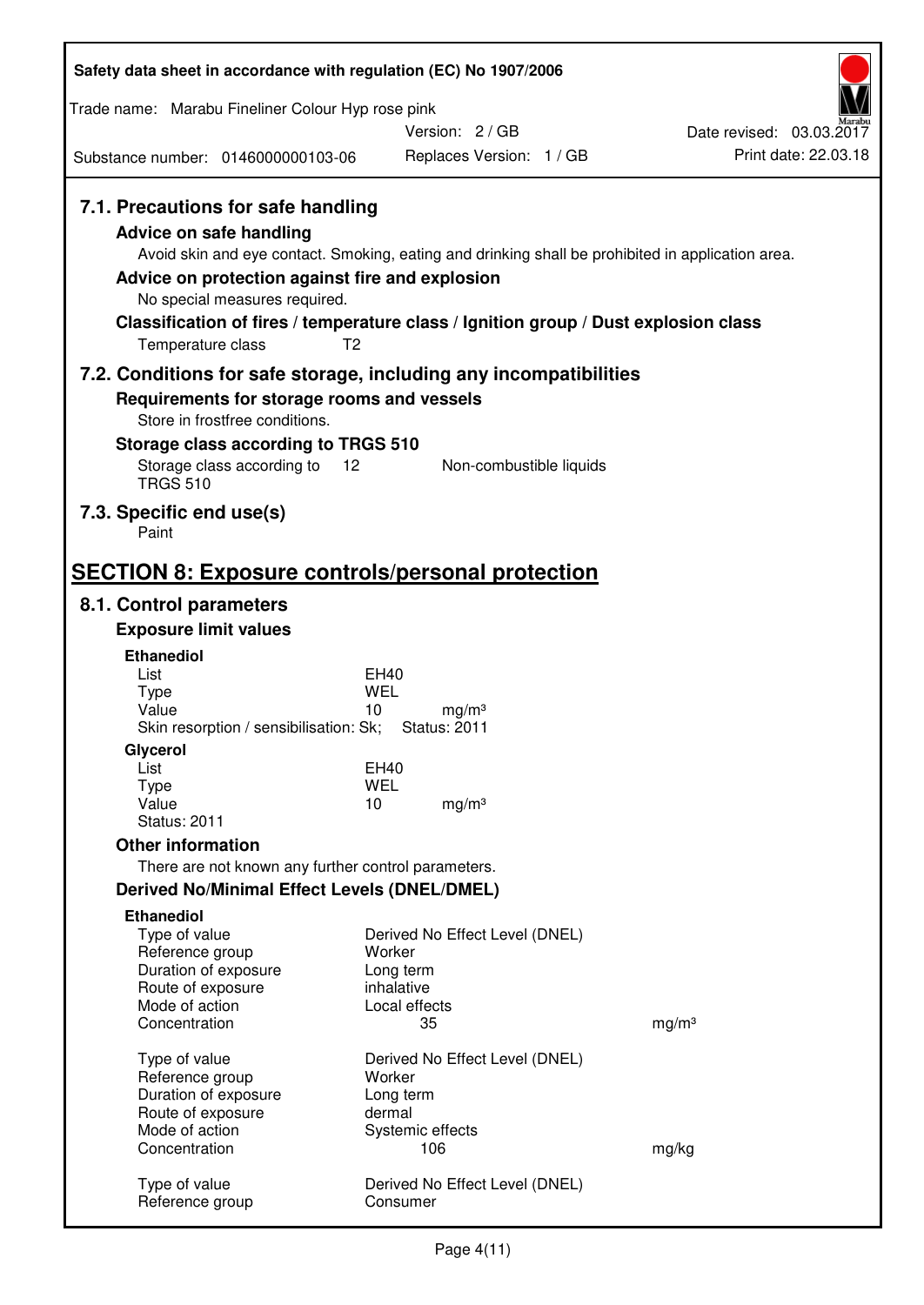| Safety data sheet in accordance with regulation (EC) No 1907/2006                                                                  |                                |                                                                                                       |  |  |
|------------------------------------------------------------------------------------------------------------------------------------|--------------------------------|-------------------------------------------------------------------------------------------------------|--|--|
| Trade name: Marabu Fineliner Colour Hyp rose pink                                                                                  | Version: 2 / GB                | Date revised: 03.03.2017                                                                              |  |  |
| Substance number: 0146000000103-06                                                                                                 | Replaces Version: 1 / GB       | Print date: 22.03.18                                                                                  |  |  |
| Duration of exposure                                                                                                               | Long term                      |                                                                                                       |  |  |
| Route of exposure<br>Mode of action                                                                                                | inhalative<br>Local effects    |                                                                                                       |  |  |
| Concentration                                                                                                                      | 7                              | mg/m <sup>3</sup>                                                                                     |  |  |
|                                                                                                                                    |                                |                                                                                                       |  |  |
| Type of value                                                                                                                      | Derived No Effect Level (DNEL) |                                                                                                       |  |  |
| Reference group<br>Duration of exposure                                                                                            | Consumer<br>Long term          |                                                                                                       |  |  |
| Route of exposure                                                                                                                  | dermal                         |                                                                                                       |  |  |
| Mode of action                                                                                                                     | Systemic effects               |                                                                                                       |  |  |
| Concentration                                                                                                                      | 53                             | mg/kg                                                                                                 |  |  |
| <b>Predicted No Effect Concentration (PNEC)</b>                                                                                    |                                |                                                                                                       |  |  |
| <b>Ethanediol</b>                                                                                                                  |                                |                                                                                                       |  |  |
| Type of value                                                                                                                      | <b>PNEC</b>                    |                                                                                                       |  |  |
| <b>Type</b>                                                                                                                        | Freshwater                     |                                                                                                       |  |  |
| Concentration                                                                                                                      | 10                             | mg/l                                                                                                  |  |  |
| Type of value                                                                                                                      | <b>PNEC</b>                    |                                                                                                       |  |  |
| <b>Type</b>                                                                                                                        | Saltwater                      |                                                                                                       |  |  |
| Concentration                                                                                                                      | 1                              | mg/l                                                                                                  |  |  |
| Type of value                                                                                                                      | <b>PNEC</b>                    |                                                                                                       |  |  |
| <b>Type</b>                                                                                                                        | Water (intermittent release)   |                                                                                                       |  |  |
| Concentration                                                                                                                      | 10                             | mg/l                                                                                                  |  |  |
| Type of value                                                                                                                      | <b>PNEC</b>                    |                                                                                                       |  |  |
| <b>Type</b>                                                                                                                        | Sewage treatment plant (STP)   |                                                                                                       |  |  |
| Concentration                                                                                                                      | 199,5                          | mg/l                                                                                                  |  |  |
| Type of value                                                                                                                      | <b>PNEC</b>                    |                                                                                                       |  |  |
| Type                                                                                                                               | Freshwater sediment            |                                                                                                       |  |  |
| Concentration                                                                                                                      | 37                             | mg/kg                                                                                                 |  |  |
| Type of value                                                                                                                      | <b>PNEC</b>                    |                                                                                                       |  |  |
| <b>Type</b>                                                                                                                        | Marine sediment                |                                                                                                       |  |  |
| Concentration                                                                                                                      | 3,7                            | mg/kg                                                                                                 |  |  |
| Type of value                                                                                                                      | <b>PNEC</b>                    |                                                                                                       |  |  |
| <b>Type</b>                                                                                                                        | Soil                           |                                                                                                       |  |  |
| Concentration                                                                                                                      | 1,53                           | mg/kg                                                                                                 |  |  |
| 8.2. Exposure controls                                                                                                             |                                |                                                                                                       |  |  |
| <b>Exposure controls</b>                                                                                                           |                                |                                                                                                       |  |  |
| Provide adequate ventilation.                                                                                                      |                                |                                                                                                       |  |  |
| <b>Respiratory protection</b>                                                                                                      |                                |                                                                                                       |  |  |
| Not necessary.                                                                                                                     |                                |                                                                                                       |  |  |
| <b>Hand protection</b>                                                                                                             |                                |                                                                                                       |  |  |
| Not necessary.<br>In case of intensive contact wear protective gloves.                                                             |                                |                                                                                                       |  |  |
|                                                                                                                                    |                                | There is no one glove material or combination of materials that will give unlimited resistance to any |  |  |
| individual or combination of chemicals.                                                                                            |                                |                                                                                                       |  |  |
| For prolonged or repeated handling nitrile rubber gloves with textile undergloves are required.<br>Material thickness<br>$\, > \,$ | 0,5<br>mm                      |                                                                                                       |  |  |
| Breakthrough time<br><                                                                                                             | 30<br>min                      |                                                                                                       |  |  |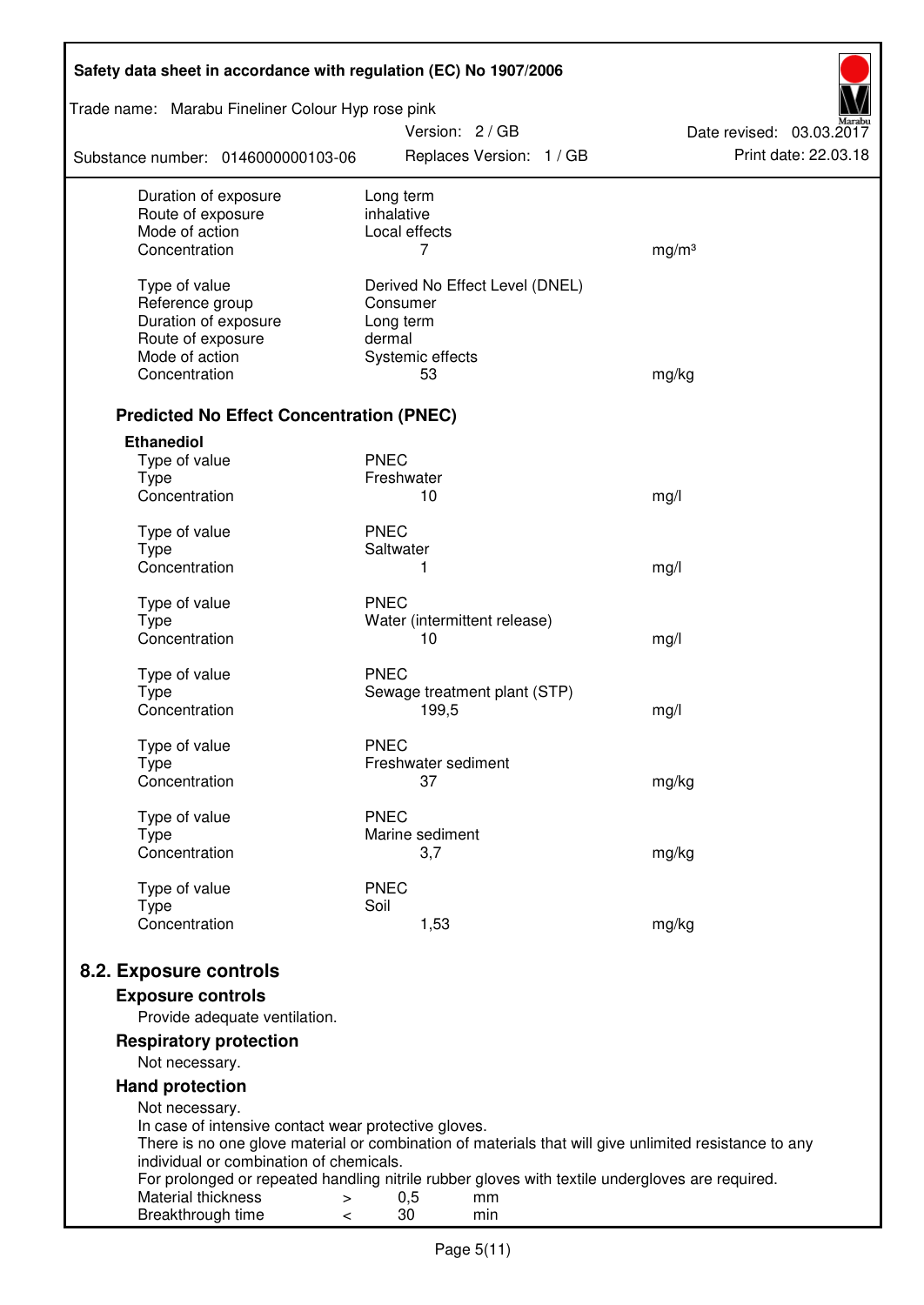| Safety data sheet in accordance with regulation (EC) No 1907/2006                                                                                                                                                                                                                                                                                            |                                 |                          |                                                                                                                                                                                                                                                                                                                    |
|--------------------------------------------------------------------------------------------------------------------------------------------------------------------------------------------------------------------------------------------------------------------------------------------------------------------------------------------------------------|---------------------------------|--------------------------|--------------------------------------------------------------------------------------------------------------------------------------------------------------------------------------------------------------------------------------------------------------------------------------------------------------------|
| Trade name: Marabu Fineliner Colour Hyp rose pink                                                                                                                                                                                                                                                                                                            |                                 |                          |                                                                                                                                                                                                                                                                                                                    |
|                                                                                                                                                                                                                                                                                                                                                              | Version: 2/GB                   |                          | Date revised: 03.03.2017                                                                                                                                                                                                                                                                                           |
| Substance number: 0146000000103-06                                                                                                                                                                                                                                                                                                                           |                                 | Replaces Version: 1 / GB | Print date: 22.03.18                                                                                                                                                                                                                                                                                               |
| The breakthrough time must be greater than the end use time of the product.<br>replacement must be followed.<br>Gloves should be replaced regularly and if there is any sign of damage to the glove material.<br>Always ensure that gloves are free from defects and that they are stored and used correctly.<br>maintenance.<br>once exposure has occurred. |                                 |                          | The instructions and information provided by the glove manufacturer on use, storage, maintenance and<br>The performance or effectiveness of the glove may be reduced by physical/ chemical damage and poor<br>Barrier creams may help to protect the exposed areas of the skin, they should however not be applied |
| Eye protection                                                                                                                                                                                                                                                                                                                                               |                                 |                          |                                                                                                                                                                                                                                                                                                                    |
| Not necessary.                                                                                                                                                                                                                                                                                                                                               |                                 |                          |                                                                                                                                                                                                                                                                                                                    |
| <b>Body protection</b><br>Not applicable.                                                                                                                                                                                                                                                                                                                    |                                 |                          |                                                                                                                                                                                                                                                                                                                    |
| <b>SECTION 9: Physical and chemical properties</b>                                                                                                                                                                                                                                                                                                           |                                 |                          |                                                                                                                                                                                                                                                                                                                    |
| 9.1. Information on basic physical and chemical properties                                                                                                                                                                                                                                                                                                   |                                 |                          |                                                                                                                                                                                                                                                                                                                    |
| Form                                                                                                                                                                                                                                                                                                                                                         | liquid                          |                          |                                                                                                                                                                                                                                                                                                                    |
| <b>Colour</b>                                                                                                                                                                                                                                                                                                                                                | coloured                        |                          |                                                                                                                                                                                                                                                                                                                    |
| <b>Odour</b>                                                                                                                                                                                                                                                                                                                                                 | odourless                       |                          |                                                                                                                                                                                                                                                                                                                    |
| <b>Odour threshold</b>                                                                                                                                                                                                                                                                                                                                       |                                 |                          |                                                                                                                                                                                                                                                                                                                    |
| Remarks                                                                                                                                                                                                                                                                                                                                                      | No data available               |                          |                                                                                                                                                                                                                                                                                                                    |
| <b>Melting point</b>                                                                                                                                                                                                                                                                                                                                         |                                 |                          |                                                                                                                                                                                                                                                                                                                    |
| Remarks                                                                                                                                                                                                                                                                                                                                                      | not determined                  |                          |                                                                                                                                                                                                                                                                                                                    |
| <b>Freezing point</b>                                                                                                                                                                                                                                                                                                                                        |                                 |                          |                                                                                                                                                                                                                                                                                                                    |
| Remarks                                                                                                                                                                                                                                                                                                                                                      | not determined                  |                          |                                                                                                                                                                                                                                                                                                                    |
| Initial boiling point and boiling range                                                                                                                                                                                                                                                                                                                      |                                 |                          |                                                                                                                                                                                                                                                                                                                    |
| Value                                                                                                                                                                                                                                                                                                                                                        | appr. 100                       |                          | $^{\circ}C$                                                                                                                                                                                                                                                                                                        |
| Pressure                                                                                                                                                                                                                                                                                                                                                     | 1.013<br>Literature value       | hPa                      |                                                                                                                                                                                                                                                                                                                    |
| Source                                                                                                                                                                                                                                                                                                                                                       |                                 |                          |                                                                                                                                                                                                                                                                                                                    |
| <b>Flash point</b><br>Remarks                                                                                                                                                                                                                                                                                                                                |                                 |                          |                                                                                                                                                                                                                                                                                                                    |
|                                                                                                                                                                                                                                                                                                                                                              | Not applicable                  |                          |                                                                                                                                                                                                                                                                                                                    |
| Evaporation rate (ether $= 1$ ) :<br>Remarks                                                                                                                                                                                                                                                                                                                 |                                 |                          |                                                                                                                                                                                                                                                                                                                    |
|                                                                                                                                                                                                                                                                                                                                                              | not determined                  |                          |                                                                                                                                                                                                                                                                                                                    |
| Flammability (solid, gas)                                                                                                                                                                                                                                                                                                                                    |                                 |                          |                                                                                                                                                                                                                                                                                                                    |
| Not applicable                                                                                                                                                                                                                                                                                                                                               |                                 |                          |                                                                                                                                                                                                                                                                                                                    |
| Upper/lower flammability or explosive limits                                                                                                                                                                                                                                                                                                                 |                                 |                          |                                                                                                                                                                                                                                                                                                                    |
| Lower explosion limit<br>Upper explosion limit                                                                                                                                                                                                                                                                                                               | 3,2<br>appr.<br>53<br>appr.     |                          | $%$ (V)<br>$%$ (V)                                                                                                                                                                                                                                                                                                 |
| Source                                                                                                                                                                                                                                                                                                                                                       | Literature value                |                          |                                                                                                                                                                                                                                                                                                                    |
| Vapour pressure                                                                                                                                                                                                                                                                                                                                              |                                 |                          |                                                                                                                                                                                                                                                                                                                    |
| Value                                                                                                                                                                                                                                                                                                                                                        | 23<br>appr.                     |                          | hPa                                                                                                                                                                                                                                                                                                                |
| Temperature                                                                                                                                                                                                                                                                                                                                                  | 20                              | °C                       |                                                                                                                                                                                                                                                                                                                    |
| Method                                                                                                                                                                                                                                                                                                                                                       | Value taken from the literature |                          |                                                                                                                                                                                                                                                                                                                    |
| <b>Vapour density</b>                                                                                                                                                                                                                                                                                                                                        |                                 |                          |                                                                                                                                                                                                                                                                                                                    |
| Remarks                                                                                                                                                                                                                                                                                                                                                      | not determined                  |                          |                                                                                                                                                                                                                                                                                                                    |
| <b>Density</b>                                                                                                                                                                                                                                                                                                                                               |                                 |                          |                                                                                                                                                                                                                                                                                                                    |
| Remarks                                                                                                                                                                                                                                                                                                                                                      | not determined                  |                          |                                                                                                                                                                                                                                                                                                                    |
| Solubility in water                                                                                                                                                                                                                                                                                                                                          |                                 |                          |                                                                                                                                                                                                                                                                                                                    |
| Remarks                                                                                                                                                                                                                                                                                                                                                      | miscible                        |                          |                                                                                                                                                                                                                                                                                                                    |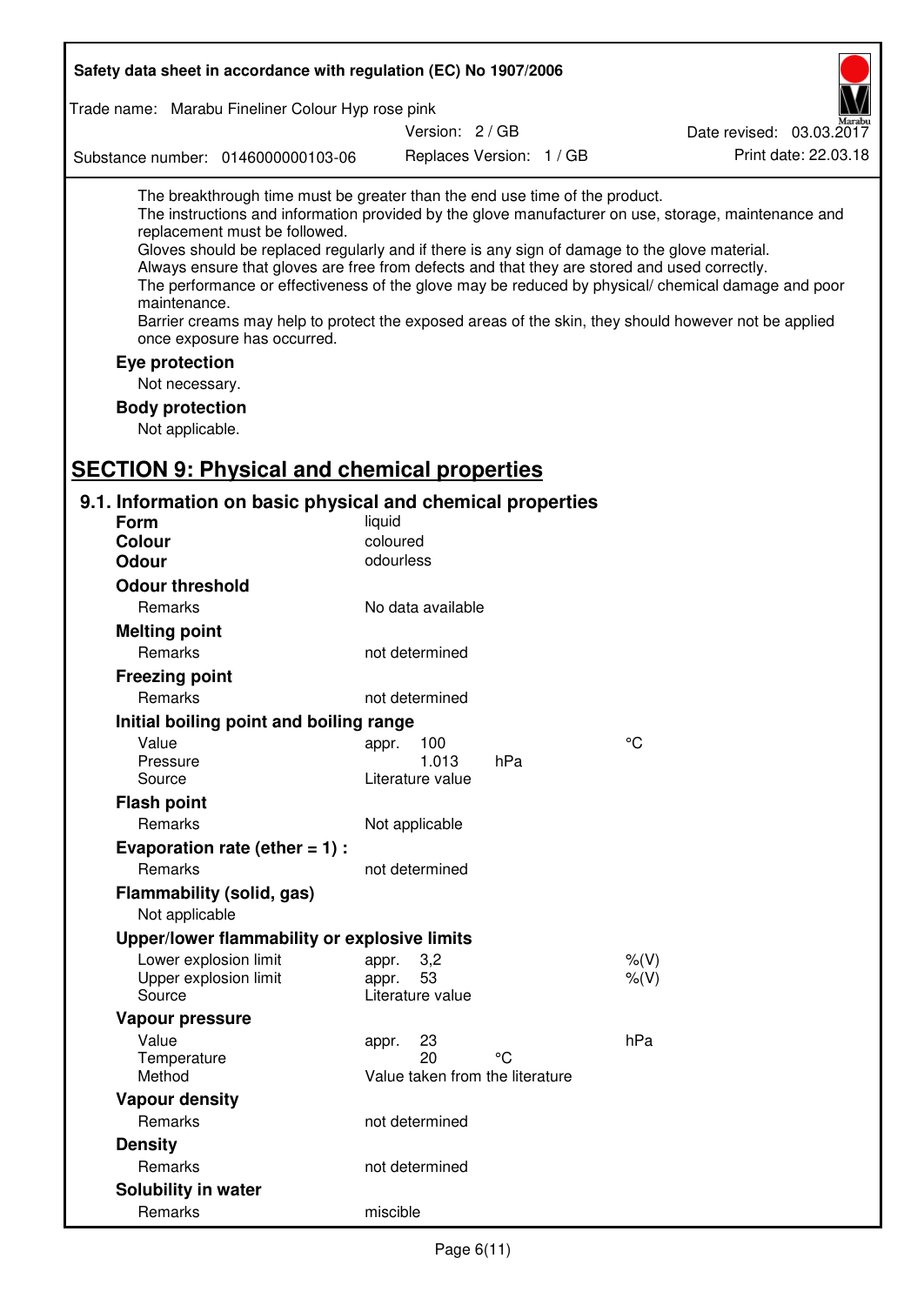| Safety data sheet in accordance with regulation (EC) No 1907/2006                    |                                                                   |    |                          |  |  |
|--------------------------------------------------------------------------------------|-------------------------------------------------------------------|----|--------------------------|--|--|
| Trade name: Marabu Fineliner Colour Hyp rose pink                                    | Version: 2/GB                                                     |    | Date revised: 03.03.2017 |  |  |
| Substance number: 0146000000103-06                                                   | Replaces Version: 1 / GB                                          |    | Print date: 22.03.18     |  |  |
| Ignition temperature                                                                 |                                                                   |    |                          |  |  |
| Value                                                                                | 410<br>appr.                                                      | °C |                          |  |  |
| Source                                                                               | Literature value                                                  |    |                          |  |  |
| <b>Viscosity</b>                                                                     |                                                                   |    |                          |  |  |
| Remarks<br>Remarks                                                                   | not determined                                                    |    |                          |  |  |
|                                                                                      |                                                                   |    |                          |  |  |
| 9.2. Other information                                                               |                                                                   |    |                          |  |  |
| <b>Other information</b>                                                             |                                                                   |    |                          |  |  |
| None known                                                                           |                                                                   |    |                          |  |  |
| <b>SECTION 10: Stability and reactivity</b>                                          |                                                                   |    |                          |  |  |
| 10.1. Reactivity<br>None                                                             |                                                                   |    |                          |  |  |
| 10.2. Chemical stability<br>No hazardous reactions known.                            |                                                                   |    |                          |  |  |
| 10.3. Possibility of hazardous reactions<br>No hazardous reactions known.            |                                                                   |    |                          |  |  |
| 10.4. Conditions to avoid                                                            |                                                                   |    |                          |  |  |
| No hazardous reactions known.<br>10.5. Incompatible materials                        |                                                                   |    |                          |  |  |
| None                                                                                 |                                                                   |    |                          |  |  |
| 10.6. Hazardous decomposition products<br>No hazardous decomposition products known. |                                                                   |    |                          |  |  |
| <b>SECTION 11: Toxicological information</b>                                         |                                                                   |    |                          |  |  |
| 11.1. Information on toxicological effects                                           |                                                                   |    |                          |  |  |
| <b>Acute oral toxicity</b>                                                           |                                                                   |    |                          |  |  |
| Remarks                                                                              | Based on available data, the classification criteria are not met. |    |                          |  |  |
| <b>Acute dermal toxicity</b>                                                         |                                                                   |    |                          |  |  |
| Remarks                                                                              | Based on available data, the classification criteria are not met. |    |                          |  |  |
| <b>Acute inhalational toxicity</b>                                                   |                                                                   |    |                          |  |  |
| Remarks                                                                              | Based on available data, the classification criteria are not met. |    |                          |  |  |
| <b>Skin corrosion/irritation</b>                                                     |                                                                   |    |                          |  |  |
| Remarks                                                                              | Based on available data, the classification criteria are not met. |    |                          |  |  |
| Serious eye damage/irritation                                                        |                                                                   |    |                          |  |  |
| Remarks                                                                              | Based on available data, the classification criteria are not met. |    |                          |  |  |
| <b>Sensitization</b>                                                                 |                                                                   |    |                          |  |  |
| Remarks                                                                              | Based on available data, the classification criteria are not met. |    |                          |  |  |
| <b>Mutagenicity</b>                                                                  |                                                                   |    |                          |  |  |
| Remarks                                                                              | Based on available data, the classification criteria are not met. |    |                          |  |  |
| <b>Reproductive toxicity</b><br>Remarks                                              | Based on available data, the classification criteria are not met. |    |                          |  |  |
| Carcinogenicity                                                                      |                                                                   |    |                          |  |  |
| Remarks                                                                              | Based on available data, the classification criteria are not met. |    |                          |  |  |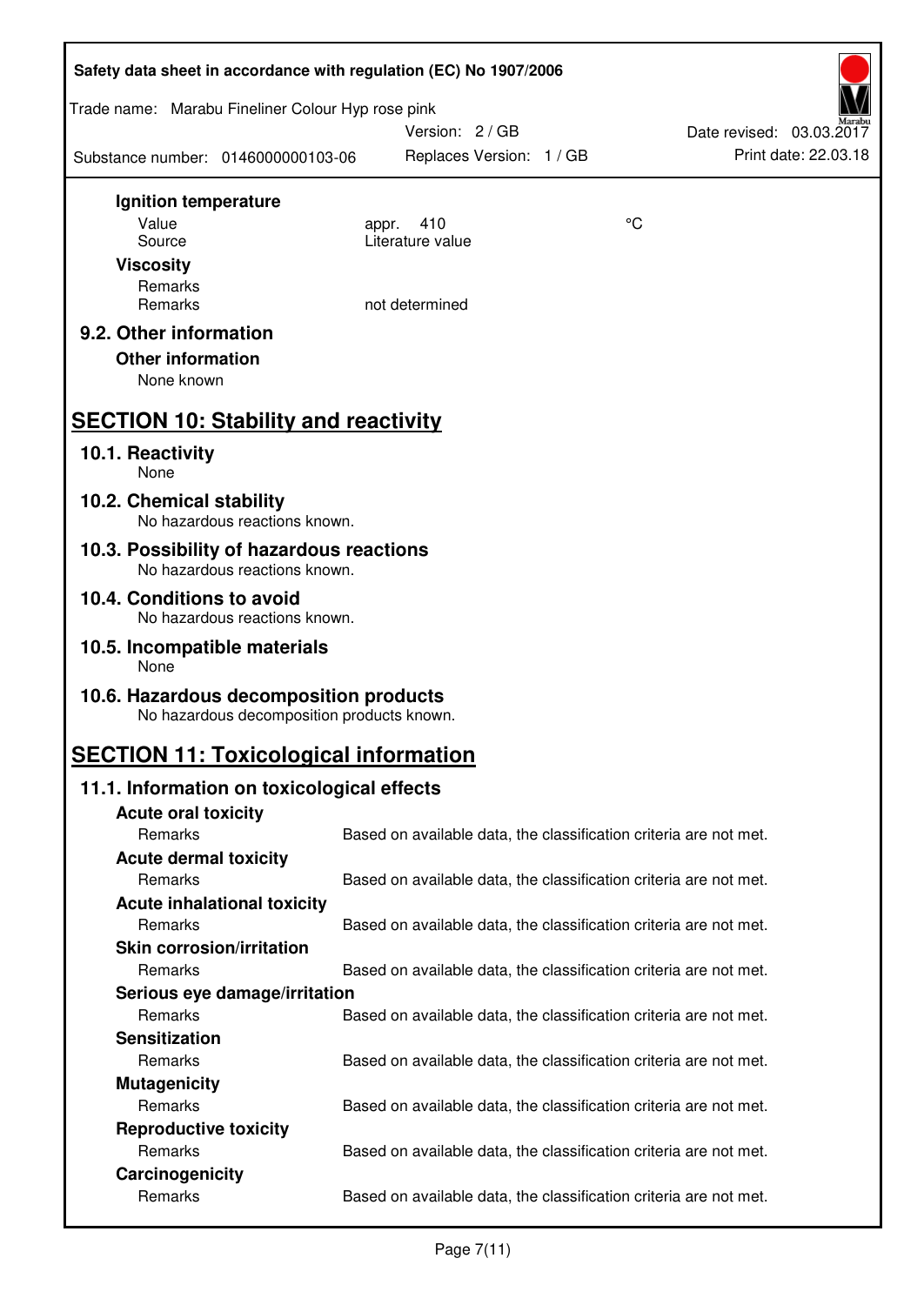#### **Safety data sheet in accordance with regulation (EC) No 1907/2006**

Trade name: Marabu Fineliner Colour Hyp rose pink

Version: 2 / GB

Substance number: 0146000000103-06

Replaces Version: 1 / GB Print date: 22.03.18 Date revised: 03.03.2017

# **Specific Target Organ Toxicity (STOT)**

**Single exposure** 

Based on available data, the classification criteria are not met.

**Repeated exposure** 

Remarks Based on available data, the classification criteria are not met.

#### **Aspiration hazard**

Based on available data, the classification criteria are not met.

#### **Experience in practice**

Provided all the recommended protective and safety precautions are taken, experience shows that no risk to health can be expected.

#### **Other information**

There are no data available on the mixture itself. The mixture has been assessed following the additivity method of the GHS/CLP Regulation (EC) No 1272/2008.

# **SECTION 12: Ecological information**

# **12.1. Toxicity**

#### **General information**

There are no data available on the mixture itself.Do not allow to enter drains or water courses.The mixture has been assessed following the summation method of the CLP Regulation (EC) No 1272/2008 and is not classified as dangerous for the environment.

# **12.2. Persistence and degradability**

#### **General information**

There are no data available on the mixture itself.

# **12.3. Bioaccumulative potential**

#### **General information**

There are no data available on the mixture itself.

#### **12.4. Mobility in soil**

#### **General information**

There are no data available on the mixture itself.

**12.5. Results of PBT and vPvB assessment** 

#### **General information**

There are no data available on the mixture itself.

#### **12.6. Other adverse effects**

#### **General information**

There are no data available on the mixture itself.

# **SECTION 13: Disposal considerations**

# **13.1. Waste treatment methods**

# **Disposal recommendations for the product**

The product can be placed with other household refuse. Small residues in containers can be washed-out with water and put into the drainage system.

#### **Disposal recommendations for packaging**

Packaging that cannot be cleaned should be disposed off as product waste. Completely emptied packagings can be given for recycling.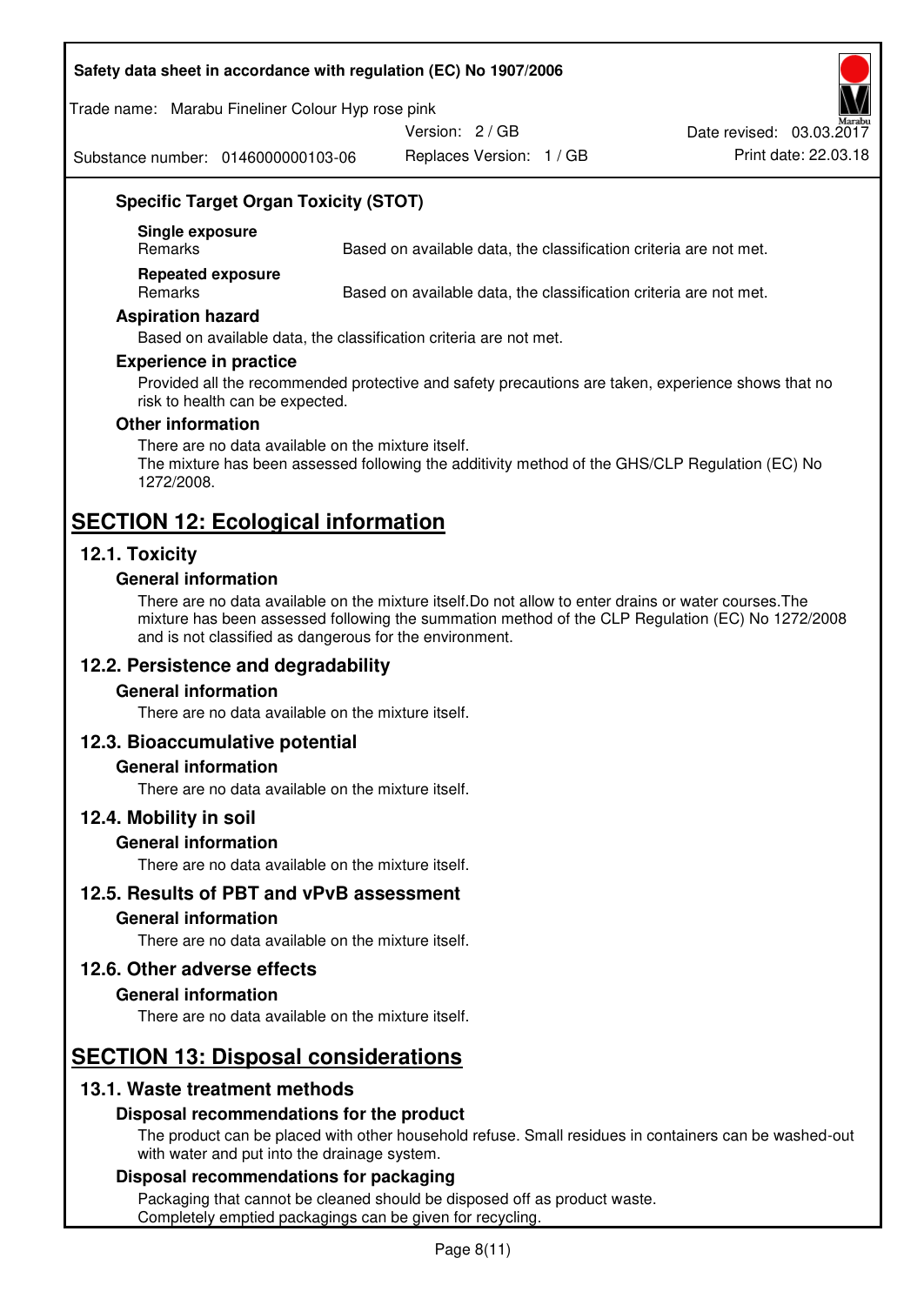| Safety data sheet in accordance with regulation (EC) No 1907/2006                         |                                                                                                                                                                             |                          |  |  |  |
|-------------------------------------------------------------------------------------------|-----------------------------------------------------------------------------------------------------------------------------------------------------------------------------|--------------------------|--|--|--|
| Trade name: Marabu Fineliner Colour Hyp rose pink                                         | Version: 2/GB                                                                                                                                                               | Date revised: 03.03.2017 |  |  |  |
| Substance number: 0146000000103-06                                                        | Replaces Version: 1 / GB                                                                                                                                                    | Print date: 22.03.18     |  |  |  |
| <b>SECTION 14: Transport information</b>                                                  |                                                                                                                                                                             |                          |  |  |  |
| <b>Land transport ADR/RID</b>                                                             |                                                                                                                                                                             |                          |  |  |  |
| Non-dangerous goods<br>14.1. UN number<br>$UN -$                                          |                                                                                                                                                                             |                          |  |  |  |
| 14.2. UN proper shipping name                                                             |                                                                                                                                                                             |                          |  |  |  |
| 14.3. Transport hazard class(es)                                                          |                                                                                                                                                                             |                          |  |  |  |
| Class<br>Label                                                                            |                                                                                                                                                                             |                          |  |  |  |
| 14.4. Packing group                                                                       |                                                                                                                                                                             |                          |  |  |  |
| Packing group                                                                             |                                                                                                                                                                             |                          |  |  |  |
| Transport category                                                                        | $\mathbf{0}$                                                                                                                                                                |                          |  |  |  |
| 14.5. Environmental hazards                                                               |                                                                                                                                                                             |                          |  |  |  |
| <b>Marine transport IMDG/GGVSee</b>                                                       |                                                                                                                                                                             |                          |  |  |  |
|                                                                                           | The product does not constitute a hazardous substance in sea transport.                                                                                                     |                          |  |  |  |
| 14.1. UN number<br>$UN -$                                                                 |                                                                                                                                                                             |                          |  |  |  |
| 14.2. UN proper shipping name                                                             |                                                                                                                                                                             |                          |  |  |  |
| 14.3. Transport hazard class(es)<br>Class                                                 |                                                                                                                                                                             |                          |  |  |  |
| Subsidiary risk                                                                           |                                                                                                                                                                             |                          |  |  |  |
| 14.4. Packing group                                                                       |                                                                                                                                                                             |                          |  |  |  |
| Packing group                                                                             |                                                                                                                                                                             |                          |  |  |  |
| 14.5. Environmental hazards<br>no                                                         |                                                                                                                                                                             |                          |  |  |  |
| <b>Air transport ICAO/IATA</b>                                                            |                                                                                                                                                                             |                          |  |  |  |
| 14.1. UN number                                                                           | The product does not constitute a hazardous substance in air transport.                                                                                                     |                          |  |  |  |
| UN-<br>14.2. UN proper shipping name                                                      |                                                                                                                                                                             |                          |  |  |  |
| 14.3. Transport hazard class(es)                                                          |                                                                                                                                                                             |                          |  |  |  |
| Class                                                                                     |                                                                                                                                                                             |                          |  |  |  |
| Subsidiary risk                                                                           |                                                                                                                                                                             |                          |  |  |  |
| 14.4. Packing group                                                                       |                                                                                                                                                                             |                          |  |  |  |
| Packing group<br>14.5. Environmental hazards                                              |                                                                                                                                                                             |                          |  |  |  |
|                                                                                           |                                                                                                                                                                             |                          |  |  |  |
| Information for all modes of transport<br>14.6. Special precautions for user              |                                                                                                                                                                             |                          |  |  |  |
| Transport within the user's premises:                                                     |                                                                                                                                                                             |                          |  |  |  |
|                                                                                           | Always transport in closed containers that are upright and secure.<br>Ensure that persons transporting the product know what to do in the event of an accident or spillage. |                          |  |  |  |
| <b>Other information</b>                                                                  |                                                                                                                                                                             |                          |  |  |  |
| no                                                                                        | 14.7. Transport in bulk according to Annex II of Marpol and the IBC Code                                                                                                    |                          |  |  |  |
| <b>SECTION 15: Regulatory information ***</b>                                             |                                                                                                                                                                             |                          |  |  |  |
|                                                                                           |                                                                                                                                                                             |                          |  |  |  |
| 15.1. Safety, health and environmental regulations/legislation specific for the substance |                                                                                                                                                                             |                          |  |  |  |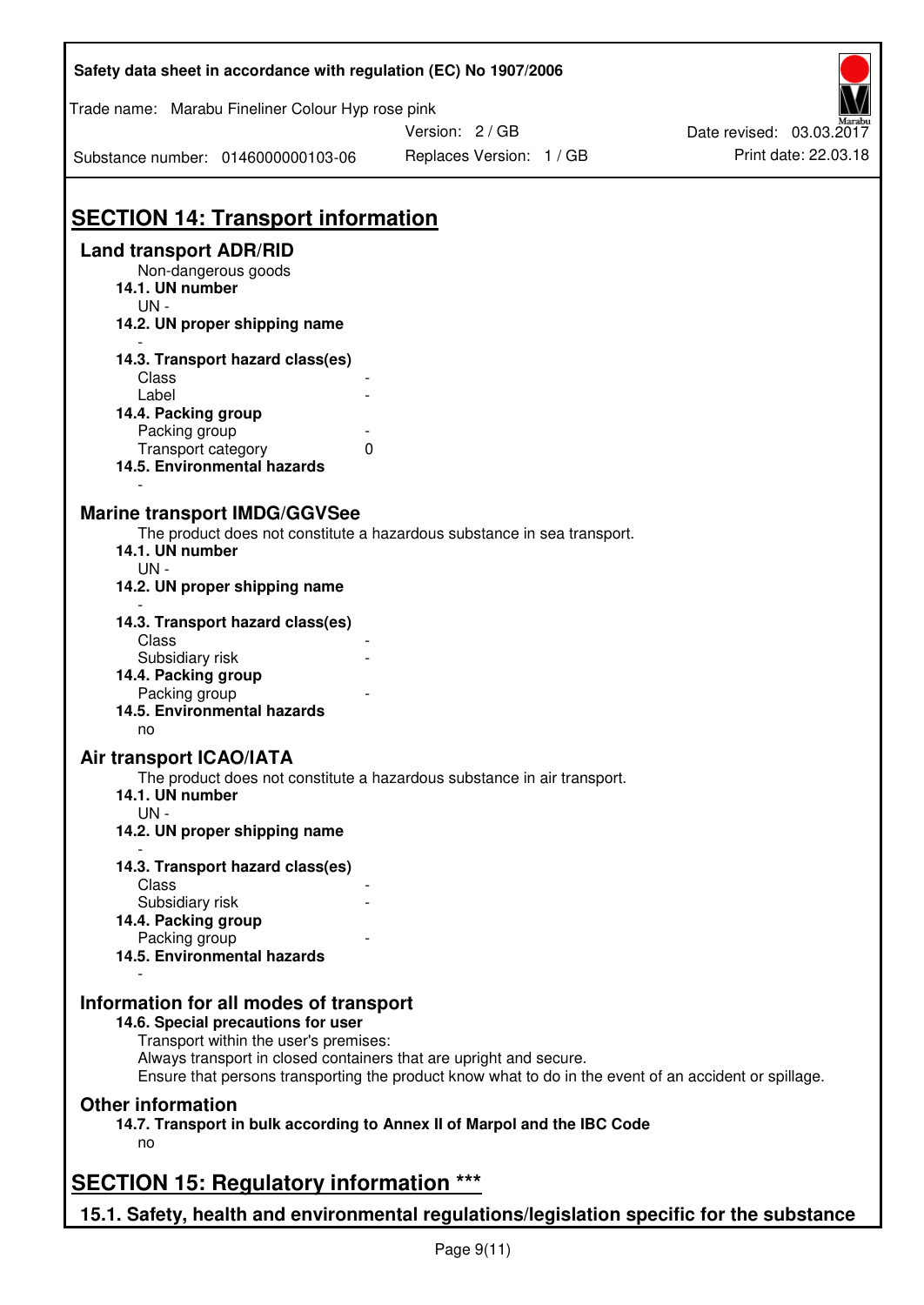| Trade name: Marabu Fineliner Colour Hyp rose pink |                                                                                                                                                                                                                                                                                                                                                                                                                                                                   |                                                                                                      |      |                                                                                                                                                                                                            |
|---------------------------------------------------|-------------------------------------------------------------------------------------------------------------------------------------------------------------------------------------------------------------------------------------------------------------------------------------------------------------------------------------------------------------------------------------------------------------------------------------------------------------------|------------------------------------------------------------------------------------------------------|------|------------------------------------------------------------------------------------------------------------------------------------------------------------------------------------------------------------|
|                                                   |                                                                                                                                                                                                                                                                                                                                                                                                                                                                   | Version: 2 / GB                                                                                      |      | Date revised: 03.03.2017                                                                                                                                                                                   |
| Substance number: 0146000000103-06                |                                                                                                                                                                                                                                                                                                                                                                                                                                                                   | Replaces Version: 1 / GB                                                                             |      | Print date: 22.03.18                                                                                                                                                                                       |
| or mixture                                        |                                                                                                                                                                                                                                                                                                                                                                                                                                                                   |                                                                                                      |      |                                                                                                                                                                                                            |
| <b>VOC ***</b>                                    |                                                                                                                                                                                                                                                                                                                                                                                                                                                                   |                                                                                                      |      |                                                                                                                                                                                                            |
| VOC (EU)                                          |                                                                                                                                                                                                                                                                                                                                                                                                                                                                   | $\mathbf 0$                                                                                          | $\%$ |                                                                                                                                                                                                            |
| <b>Other information</b>                          |                                                                                                                                                                                                                                                                                                                                                                                                                                                                   |                                                                                                      |      |                                                                                                                                                                                                            |
| 15.2. Chemical safety assessment                  | All components are contained in the TSCA inventory or exempted.<br>All components are contained in the AICS inventory.<br>All components are contained in the PICCS inventory.<br>All components are contained in the DSL inventory.<br>All components are contained in the IECSC inventory.<br>All components are contained in the NZIOC inventory.<br>All components are contained in the ENCS inventory.<br>All components are contained in the ECL inventory. |                                                                                                      |      |                                                                                                                                                                                                            |
|                                                   | For this preparation a chemical safety assessment has not been carried out.                                                                                                                                                                                                                                                                                                                                                                                       |                                                                                                      |      |                                                                                                                                                                                                            |
| <b>SECTION 16: Other information</b>              |                                                                                                                                                                                                                                                                                                                                                                                                                                                                   |                                                                                                      |      |                                                                                                                                                                                                            |
|                                                   | <b>Hazard statements listed in Chapter 3</b>                                                                                                                                                                                                                                                                                                                                                                                                                      |                                                                                                      |      |                                                                                                                                                                                                            |
| H301<br>H302                                      |                                                                                                                                                                                                                                                                                                                                                                                                                                                                   | Toxic if swallowed.<br>Harmful if swallowed.                                                         |      |                                                                                                                                                                                                            |
| H311                                              |                                                                                                                                                                                                                                                                                                                                                                                                                                                                   | Toxic in contact with skin.                                                                          |      |                                                                                                                                                                                                            |
| H312                                              |                                                                                                                                                                                                                                                                                                                                                                                                                                                                   | Harmful in contact with skin.                                                                        |      |                                                                                                                                                                                                            |
| H314                                              |                                                                                                                                                                                                                                                                                                                                                                                                                                                                   | Causes severe skin burns and eye damage.                                                             |      |                                                                                                                                                                                                            |
| H315                                              |                                                                                                                                                                                                                                                                                                                                                                                                                                                                   | Causes skin irritation.                                                                              |      |                                                                                                                                                                                                            |
| H317                                              |                                                                                                                                                                                                                                                                                                                                                                                                                                                                   | May cause an allergic skin reaction.                                                                 |      |                                                                                                                                                                                                            |
| H318                                              |                                                                                                                                                                                                                                                                                                                                                                                                                                                                   | Causes serious eye damage.                                                                           |      |                                                                                                                                                                                                            |
| H331                                              |                                                                                                                                                                                                                                                                                                                                                                                                                                                                   | Toxic if inhaled.                                                                                    |      |                                                                                                                                                                                                            |
| H335                                              |                                                                                                                                                                                                                                                                                                                                                                                                                                                                   | May cause respiratory irritation.                                                                    |      |                                                                                                                                                                                                            |
| H373                                              |                                                                                                                                                                                                                                                                                                                                                                                                                                                                   |                                                                                                      |      | May cause damage to organs through prolonged or repeated exposure:                                                                                                                                         |
| H400                                              |                                                                                                                                                                                                                                                                                                                                                                                                                                                                   | Very toxic to aquatic life.                                                                          |      |                                                                                                                                                                                                            |
| H410                                              |                                                                                                                                                                                                                                                                                                                                                                                                                                                                   | Very toxic to aquatic life with long lasting effects.                                                |      |                                                                                                                                                                                                            |
|                                                   | <b>CLP categories listed in Chapter 3</b>                                                                                                                                                                                                                                                                                                                                                                                                                         |                                                                                                      |      |                                                                                                                                                                                                            |
| Acute Tox. 3                                      |                                                                                                                                                                                                                                                                                                                                                                                                                                                                   | Acute toxicity, Category 3                                                                           |      |                                                                                                                                                                                                            |
| Acute Tox. 4                                      |                                                                                                                                                                                                                                                                                                                                                                                                                                                                   | Acute toxicity, Category 4                                                                           |      |                                                                                                                                                                                                            |
| Aquatic Acute 1                                   |                                                                                                                                                                                                                                                                                                                                                                                                                                                                   |                                                                                                      |      | Hazardous to the aquatic environment, acute, Category 1                                                                                                                                                    |
| Aquatic Chronic 1                                 |                                                                                                                                                                                                                                                                                                                                                                                                                                                                   |                                                                                                      |      | Hazardous to the aquatic environment, chronic, Category 1                                                                                                                                                  |
| Eye Dam. 1                                        |                                                                                                                                                                                                                                                                                                                                                                                                                                                                   | Serious eye damage, Category 1                                                                       |      |                                                                                                                                                                                                            |
| Skin Corr. 1B                                     |                                                                                                                                                                                                                                                                                                                                                                                                                                                                   | Skin corrosion, Category 1B                                                                          |      |                                                                                                                                                                                                            |
| Skin Irrit. 2                                     |                                                                                                                                                                                                                                                                                                                                                                                                                                                                   | Skin irritation, Category 2                                                                          |      |                                                                                                                                                                                                            |
| Skin Sens. 1<br>STOT RE 2                         |                                                                                                                                                                                                                                                                                                                                                                                                                                                                   | Skin sensitization, Category 1                                                                       |      |                                                                                                                                                                                                            |
| STOT SE3                                          |                                                                                                                                                                                                                                                                                                                                                                                                                                                                   |                                                                                                      |      | Specific target organ toxicity - repeated exposure, Category 2<br>Specific target organ toxicity - single exposure, Category 3                                                                             |
| <b>Supplemental information</b>                   |                                                                                                                                                                                                                                                                                                                                                                                                                                                                   |                                                                                                      |      |                                                                                                                                                                                                            |
|                                                   |                                                                                                                                                                                                                                                                                                                                                                                                                                                                   |                                                                                                      |      | Relevant changes compared with the previous version of the safety data sheet are marked with: ***                                                                                                          |
|                                                   |                                                                                                                                                                                                                                                                                                                                                                                                                                                                   |                                                                                                      |      | This information is based on our present state of knowledge. However, it should not constitute a                                                                                                           |
|                                                   |                                                                                                                                                                                                                                                                                                                                                                                                                                                                   |                                                                                                      |      | guarantee for any specific product properties and shall not establish a legally valid relationship.<br>The information in this Safety Data Sheet is based on the present state of knowledge and current    |
| legislation.                                      |                                                                                                                                                                                                                                                                                                                                                                                                                                                                   |                                                                                                      |      |                                                                                                                                                                                                            |
|                                                   |                                                                                                                                                                                                                                                                                                                                                                                                                                                                   |                                                                                                      |      | It provides guidance on health, safety and environmental aspects of the product and should not be                                                                                                          |
|                                                   |                                                                                                                                                                                                                                                                                                                                                                                                                                                                   |                                                                                                      |      | construed as any guarantee of technical performance or suitability for particular applications.<br>The product should not be used for purposes other than those shown in Section 1 without first referring |
|                                                   | to the supplier and obtaining written handling instructions.                                                                                                                                                                                                                                                                                                                                                                                                      |                                                                                                      |      |                                                                                                                                                                                                            |
|                                                   |                                                                                                                                                                                                                                                                                                                                                                                                                                                                   |                                                                                                      |      | As the specific conditions of use of the product are outside the supplier's control, the user is responsible                                                                                               |
|                                                   | for ensuring that the requirements of relevant legislation are complied with.                                                                                                                                                                                                                                                                                                                                                                                     |                                                                                                      |      |                                                                                                                                                                                                            |
|                                                   |                                                                                                                                                                                                                                                                                                                                                                                                                                                                   | The information contained in this safety data sheet does not constitute the user's own assessment of |      |                                                                                                                                                                                                            |